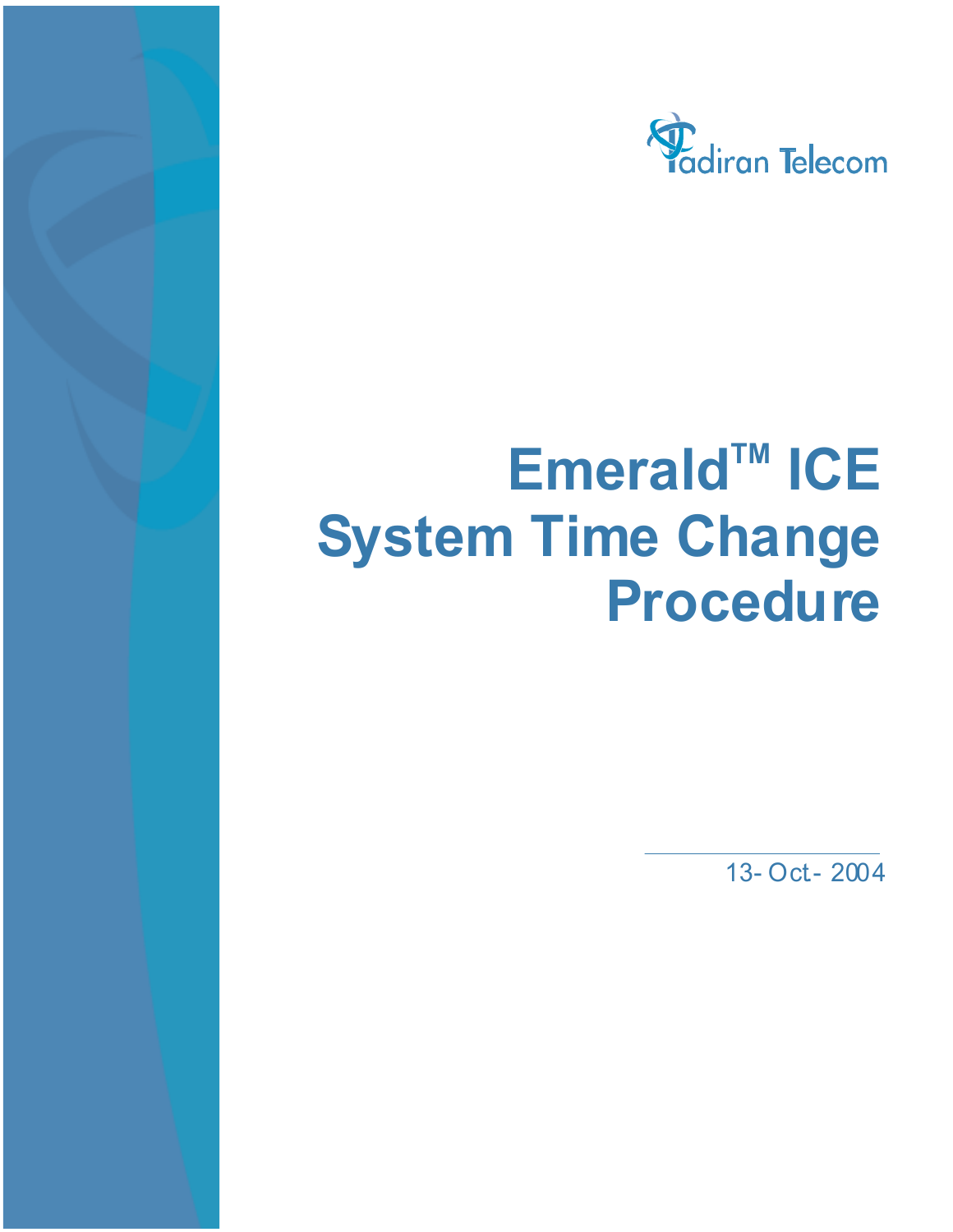## **Emerald ICE System Time Change Procedure**

The following procedures describe the process of changing the system time settings on the Emerald ICE system using the Deluxe Telephone.

1. Using the Deluxe Telephone, login to the programming access feature as shown below.



2. Enter  $08-14-01$  and then press the soft key beneath  $5a$ ve. The following will be displayed:



3. Press the soft key beneath  $\Box \Box \Box$  to change the year. Enter the last 2 digits of the year from the telephone keypad. For example, 2004 would be 04, 2005 would be 05, etc.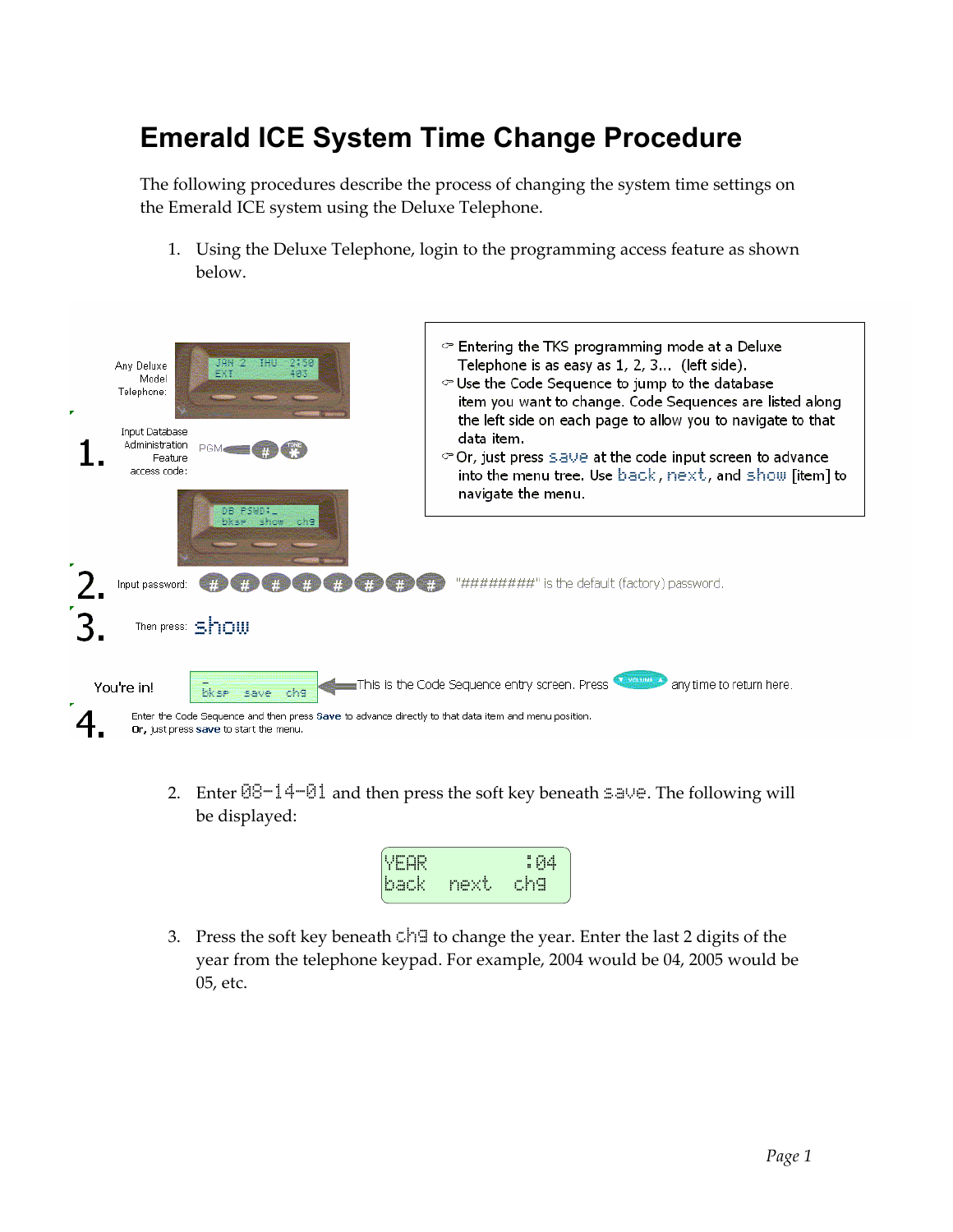4. When you have completed the year changes, press the soft key beneath  $\equiv \exists \vee \equiv$  to save the year entry and then the soft key beneath  $\mathbf{r} \in \mathbb{R}^+$  to advance to the next programming screen as shown below.

|  | × |
|--|---|
|  |   |
|  |   |
|  |   |

- 5. Press the soft key beneath cheg to change the month. Continue pressing the ch button to cycle the months to the month you would like to save.
- 6. When the desired month is in place, press the soft key beneath  $n \in \mathbb{X}^+$  to advance to the next programming screen as shown below.



- 7. Press the soft key beneath  $\Box \Box$  to change the day of the month. Enter the day using the telephone keypad.
- 8. When the desired day is in place, press the soft key beneath  $\leq \psi \in \mathfrak{t}$  save your day entry and then the soft key beneath next to advance to the next programming screen as shown below.



- 9. Press the soft key beneath  $\circ$  in the change the day of week. Continue pressing the  $\Box$  and button to cycle the days of the week to the day you would like to save.
- 10. When the desired day or the week is in place, press the soft key beneath next to advance to the next programming screen as shown below.



11. Press the soft key beneath  $\Box \Box$  to change the hour of the day. Enter the day using the telephone keypad in military (24 hour) format.